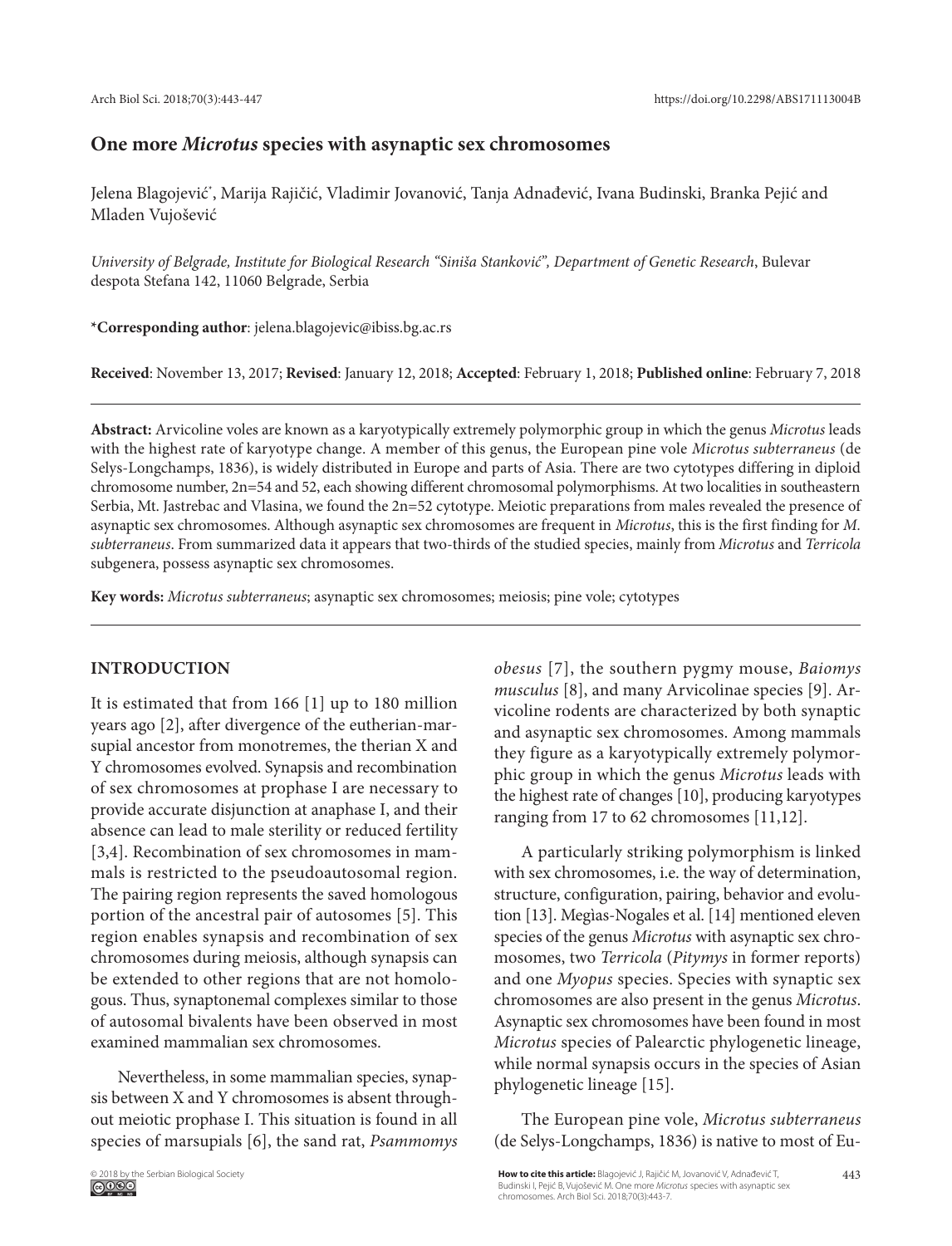

**Fig. 1.** Karyotype of male *Microtus subterraneus,* 2n=52 from the locality Vlasina (southeastern Serbia).

rope and parts of Asia [16]. In Europe, it is distributed from the Atlantic coast of France across central Europe up to the river Don in the east and the Balkans and northern Greece in the south. Isolated populations are also known from Estonia and northwestern Russia near St. Petersburg [17]. Furthermore, its presence is confirmed in Asia Minor [18,19]. Cytogenetic analysis revealed two cytotypes that differ in diploid chromosome number,  $2n=54$  and 52, with the same fundamental number (FN=60). This variation can be explained with a single Robertsonian fusion. Cytotype 2n=54 is distributed in the northern part of central Europe, the European part of Russia and northern Anatolia, while animals with the 2n=52 cytotype inhabit southern and eastern Europe. The karyotype form 2n=54 is considered more conservative [20]. In addition, variations in size and morphology of X chromosomes have been reported between populations from Poland and Anatolia [19]. The second cytotype 2n=52 showed variation in the size and morphology of the heterochromatic Y-chromosome [21,22] and in the morphology of the largest autosome pair [18,23,24]. Thus far there are no data on the type of sex chromosome pairing in this species.

# **MATERIALS AND METHODS**

# **Sample collection**

Animals were collected at two localities in southeastern Serbia: Ravnište Mt. Jastrebac (43.429797 N, 21.370194 E) and Vlasina Rid (42.736060°N,



**Fig. 2.** C-banding of metaphase I of male meiosis *Microtus subterraneus* (2n=52), asynaptic sex chromosomes (indicated by arrows)*.*

22.332332°E). Using Longworth traps, four males (ID: 771, 891, 900, 901) and two females (ID: 843, 920) were caught at the first locality, and two males (ID: 4117, 4220) and one female (ID: 4199) at the second. All animal procedures were approved by the Ethical Committee for the Use of Laboratory Animals of the Institute for Biological Research "Siniša Stanković".

#### **Chromosome preparations**

Chromosome preparations were made directly from bone marrow and meiotic preparations from testis using standard techniques. Chromosomes were stained with 10% Giemsa solution. C-banding was performed with a slightly modified schedule according to Arrighi and Hsu [25]. At least ten meiotic configurations were analyzed per animal.

### **RESULTS**

The obtained karyotypes of *M. subterraneus* in all studied animals had a diploid number of 52 (Fig. 1). The 52-chromosome karyotype consists of two pairs of large submetacentric autosomes, one pair of small metacentrics and 22 pairs of acrocentrics of decreasing size (NF=60). The X chromosome is a medium-sized metacentric and the Y chromosome is a medium-sized acrocentric.

Meiotic metaphase I configurations in all six analyzed males included 25 autosomal bivalents and two univalent sex chromosomes (Fig. 2). Both sex chro-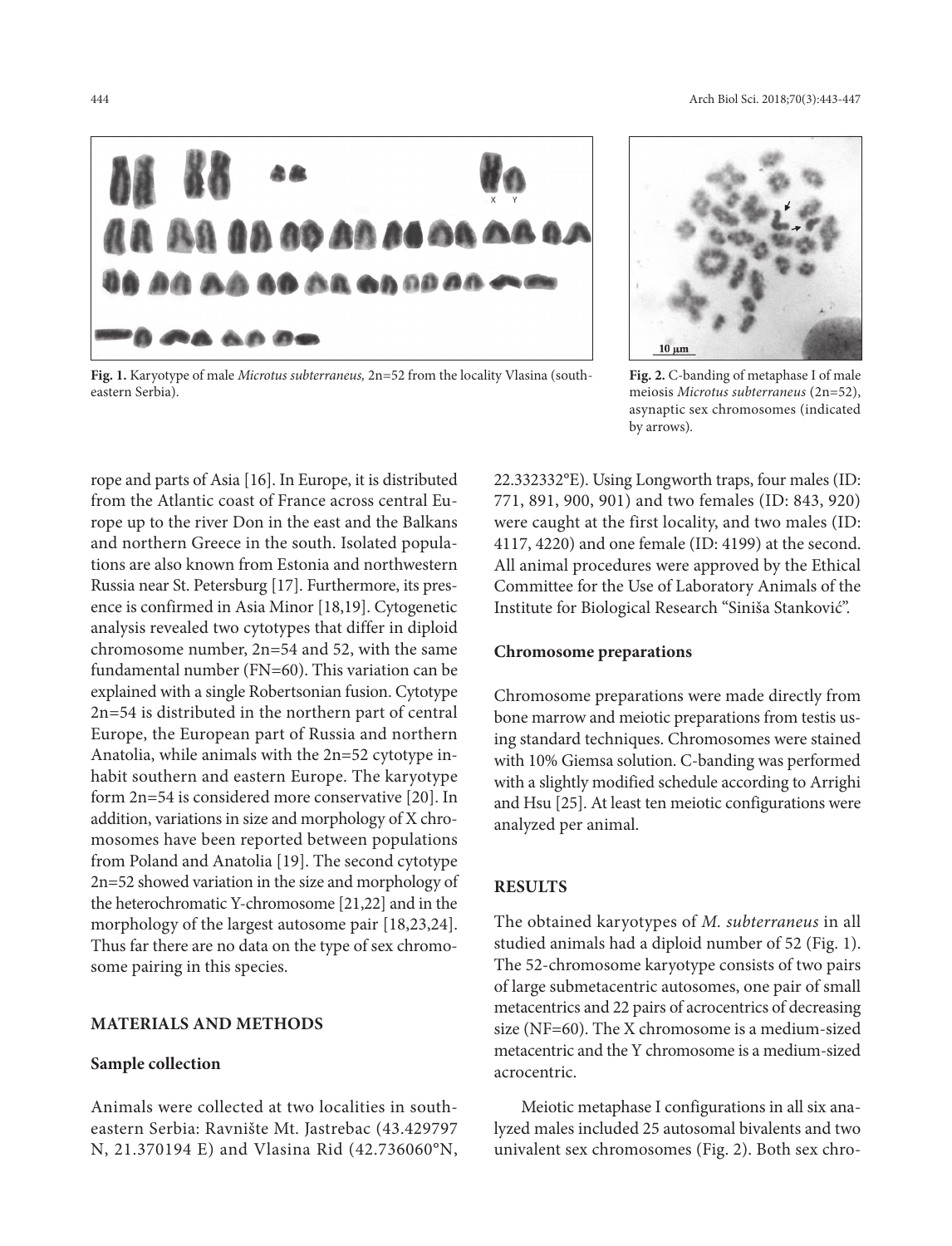**Table 1.** List of *Microtus* species (assigned to corresponding subgenera) with synaptic/asynaptic sex chromosomes, diploid chromosome numbers (2n) and X/Y morphology.

| <b>Species</b>              | Subgenera <sup>†</sup> | 2n        | X/Y        | References |
|-----------------------------|------------------------|-----------|------------|------------|
| Synaptic                    |                        |           |            |            |
| M. fortis                   | Alexandromys           | 52        | M/A        | $[15]$     |
| M. kikuchii                 | Alexandromys           | 30        | M/A        | $[31]$     |
| M. mujanensis               | Alexandromys           | 38        | SM/A       | $[15]$     |
| M. maximowiczii             | Alexandromys           | 36-44     | A/A        | $[15]$     |
| M. montebelli               | Alexandromys           | 30        | M/A        | $[32]$     |
| М. оесопотоиѕ               | Alexandromys           | 30        | M/A        | [9,31]     |
| M. mandarinus               | Lasiopodomys           | $47 - 52$ | SA, M/A    | [34, 35]   |
| M. sikimensis               | Neodon                 | 48        | M/A        | $[33]$     |
| Asynaptic                   |                        |           |            |            |
| M. agrestis                 | Agricola               | 50        | M/SA       | [36, 37]   |
| M. afghanus                 | Blanfordimys           | 58        | SA/A       | $[9]$      |
| M. bucharicus               | Blanfordimys           | 48        | A/A        | $[9]$      |
| M. juldaschi                | Blanfordimys           | 54        | M/A        | $[38]$     |
| M. cabrerae                 | <b>Iberomys</b>        | 54        | M/SA, A    | $[39]$     |
| M. brandtii                 | Lasiopodomys           | 34        | SA/A       | $[38]$     |
| M. arvalis                  | Microtus               | 46        | M/M,A      | [36, 37]   |
| M. guentheri                | Microtus               | 52-54     | A,SM/A,SM  | $[9]$      |
| M. kirgisorum               | Microtus               | 54        | SA/A       | $[9]$      |
| M. rossiaemeridionalis      | Microtus               | 54        | A/A        | $[9]$      |
| M. socialis                 | Microtus               | 62        | A/A        | $[9]$      |
| M. transcaspicus            | Microtus               | 52        | A/A        | $[9]$      |
| M. mexicanus <sup>(a)</sup> | Aulacomys              | 48        | A/A        | $[38]$     |
| M. gregalis                 | <b>Stenocranius</b>    | 36        | M/A        | $[38]$     |
| M. duodecimcostatus         | Terricola              | 62        | SM/A       | [40]       |
| M. majori                   | Terricola              | 54        | M/A        | $[9]$      |
| M. subterraneus             | Terricola              | 52        | M/A        | This paper |
| M. thomasi                  | Terricola              | 38-44     | SA, A/A, M | [41]       |

M – metacentric; SM – submetacentric; A – acrocentric; SA – subacrocentric **†** Subgenera classification based on phylogenetic analysis [42,43] except (a) which is classified according to [38].

mosomes were heterochromatic with the X chromosome, being larger than the Y. The absence of synapsis between them was observed in all stages of prophase I of meiosis.

Pairing of sex chromosomes during meiosis was investigated in 26 species, of which 18 were asynaptic (Table 1), including the European pine vole *M. subterraneus* for the first time.

#### **DISCUSSION**

Chromosome polymorphisms in *M. subterraneus,*  besides the existence of two cytotypes, include sex chromosomes morphology and pairing behavior. A

medium-sized acrocentric Y-chromosome was previously described for pine voles from Serbia [19] and was also found in animals from the Austrian Alps [24], the Ryazan region of Russia [18] and Greece [25]. In contrast, karyotypes of this species with a small Y-chromosome occurred in parts of the Balkan Peninsula [26], the Slovak Tatras, Ukrainian Carpathians and Russia, the Upper Don [26]. Živković et al. [19] analyzed 20 males of *M. subterraneus* from nine localities in the former Yugoslavia. Nineteen of them had karyotypes that were the same as those we identified in animals from Vlasina Rid and Mt. Jastrebac. However, one male had 2n=52 with a small metacentric Y, which the authors considered as a possible aberrant karyotype. Later, Çolak et al. [16] found specimens in the European part of Turkey with 2n=52 and the same small metacentric Y. Morphological variation of the Y chromosome of the 2n=52 cytotype involves the metacentric as well as small and large acrocentric forms, with the metacentric form being the rarest.

In the majority of eutherian male mammals, sex chromosomes display synapsis and crossing over, followed by chiasmata formation. The genus *Microtus* comprises more than sixty species. The karyotypes of about forty of them have been studied, mostly in the subgenus *Microtus* [28]. All examined species of subgenera *Terricola* and *Microtus* have asynaptic sex chromosomes, while all species from subgenera *Alexandromys* are synaptic. In *Terricola*, three species are clearly asynaptic, while separated sex chromosomes dominate in *M. duodecimocostatus*, but different types of pairing are also present [38].

A limited number of attempts has been made to explain the origin of asynaptic sex chromosomes in the genus *Microtus.* However, no satisfactory explanation regarding the mechanisms that enable correct disjunction of sex chromosomes in asynaptic species has been reached. It is more likely that the synaptic condition is the primitive trait and asynaptic the derived one. Besides having synaptic and asynaptic sex chromosomes, they are characterized by different abnormal sex determination systems and polymorphisms in the appearance and structure of sex chromosomes [11]. Thus, it seems that there is an innate property of the genome in this group that allows for the differences in sex determination.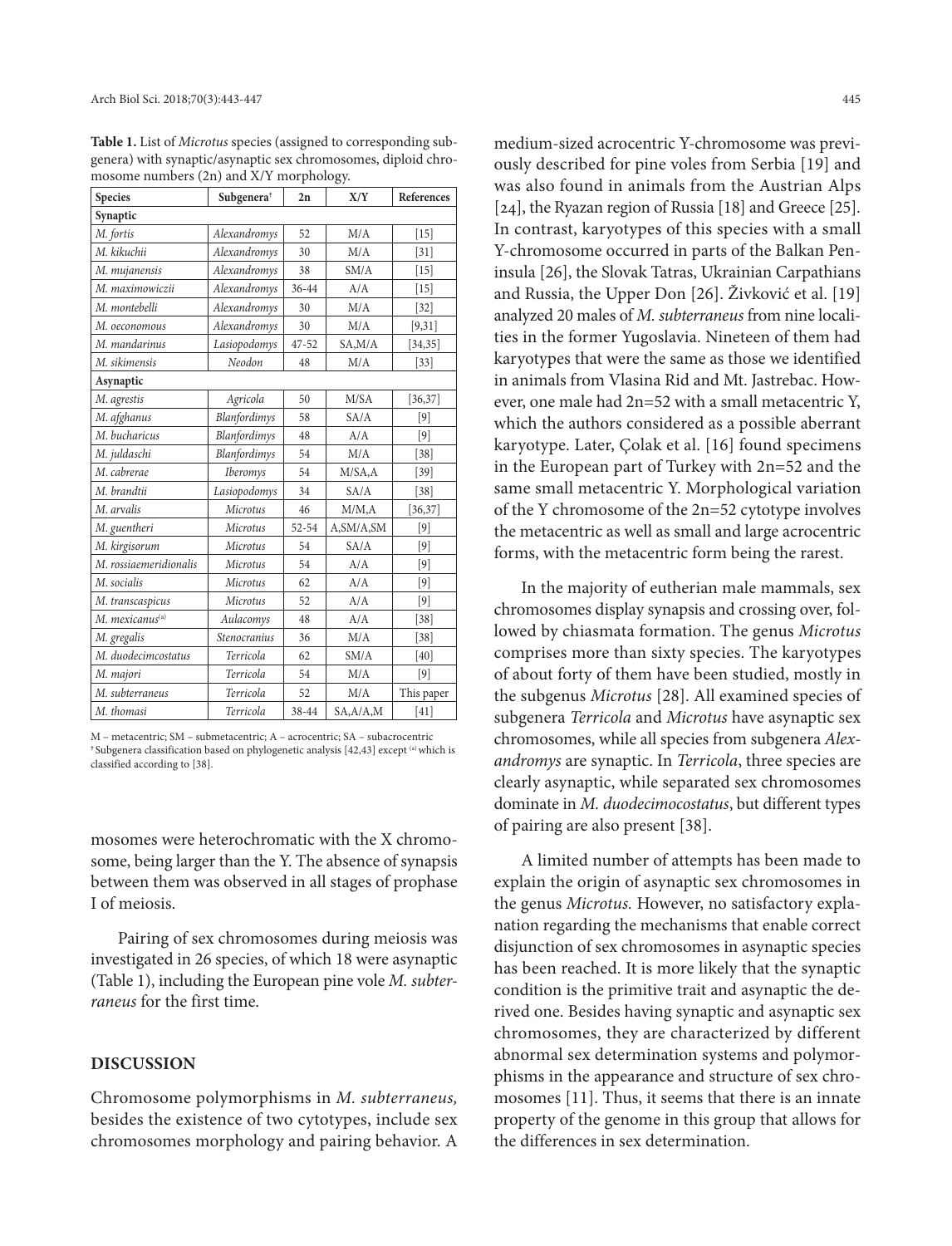**Acknowledgments:** The authors would like to thank the Tourist Organization of the Municipality of Surdulica for its support and help during field research at Vlasina.

**Funding:** The study was supported by the Ministry of Education, Science and Technological Development of Serbia, Grant No. 173003.

**Author contributions:** MR, VJ, TA, IB and BP collected the animals at Vlasina, were engaged in chromosome preparation and preparation of the final version of the manuscript. JB and MV collected the animals at Mt Jastrebac. JB and MR applied the technique of differential chromosome painting. JB performed the chromosome analyses and wrote the manuscript. MV performed the chromosome analyses, assisted with the interpretation of data and supervised the writing of the manuscript.

**Conflict of interest disclosure:** The authors declare that there are no conflicts of interest.

### **REFERENCES**

- 1. Skaletsky H, Kuroda-Kawaguchi T, Minx PJ, Cordum HS, Hillier L, Brown LG, Repping S, Pyntikova T, Ali J, Bieri T, Chinwalla A, Delehaunty A, Delehaunty K, Du H, Fewell G, Fulton L, Fulton R, Graves T, Hou SF, Latrielle P, Leonard S, Mardis E, Maupin R, McPherson J, Miner T, Nash W, Nguyen C, Ozersky P, Pepin K, Rock S, Rohlfing T, Scott K, Schultz B, Strong C, Tin-Wollam A, Yang SP, Waterston RH, Wilson RK, Rozen S, Page DC. The male-specific region of the human Y chromosome is a mosaic of discrete sequence classes. Nature. 2003;423:825-37.
- 2. Cortez D, Marin R, Toledo-Flores D, Froidevaux L, Liechti A, Waters PD, Grützner F, Kaessmann H. Origins and functional evolution of Y chromosomes across mammals. Nature. 2014;508:488-93.
- 3. Matsuda Y, Moens PB, Chapman VM. Deficiency of X and Y chromosomal pairing at meiotic prophase in spermatocytes of sterile interspecific hybrids between laboratory mice (*Mus domesticus*) and *Mus spretus*. Chromosoma. 1992;101:483-92.
- 4. Lange R, Krause W, Engel W. Analyses of meiotic chromosomes in testicular biopsies of infertile patients. Hum Reprod. 1997;12:2154-8.
- 5. Burgoyne PS. Genetic homology and crossing over in the X and Y chromosomes of mammals. Hum Genet. 1982;61:85-90.
- 6. Sharp P. Sex chromosome pairing during male meiosis in marsupials. Chromosoma. 1982;86:27-47.
- 7. Solari AJ, Ashley T. Ultrastructure and behaviour of the achiasmatic, telosynaptic XY pair of the sand rat (*Psammomys obesus*). Chromosoma. 1997;62:319-36.
- 8. Pathak S, Elder FF, Maxwell BL. Asynaptic behavior of X and Y chromosomes in the Virginia oppossum and the southern pygmy mouse. Cytogenet Cell Genet. 1980;26:142-9.
- 9. Borodin PM, Sablina OV, Rodionova MI. Pattern of X-Y chromosome pairing in microtine rodents. Hereditas. 1995;123:17-23.
- 10. Maruyama T, Imai HT. Evolutionary rate of the mammalian karyotype. J Theor Biol. 1981;90:111-21.
- 11. Zagorodnyuk IV. Karyotypic variability and systematics of the gray voles (Rodentia, Arvicolini). Communication 1. Species composition and chromosomal numbers. Vestnik Zoologii. 1990;2:26-37.
- 12. Zima J, Král B. Karyotypes of European mammals II. Acta Sc Nat Brno 1984;18:1-62.
- 13. Marchal JA, Acosta MJ, Bullejos M, Diaz de la Guardia R, Sanchez A. Sex chromosomes, sex determination, and sexlinked sequences in Microtidae. Cytogenet Genome Res. 2003;101:266-73.
- 14. Megìas-Nogales B, Marchal JA, Acosta MJ, Bullejos M, Diaz de la Guardia R, Sanchez A. Sex chromosomes pairing in two Arvicolidae species: *Microtus nivalis* and *Arvicola sapidus*. Hereditas. 2003;138(2):114-21.
- 15. Borodin PM, Basheva EA, Dashkevich OA Golenishchev FN, Kartavtseva IV. X-Y Chromosome synapsis and recombination in 3 vole species of Asian lineage of the genus *Microtus* (Rodentia: Arvicolinae). Cytogenet Genome Res. 2011;132:129-33.
- 16. Amori G, Hutterer R, Yigit N, Mitsain G, Kryštufek B, Vohralík V, Zima J, Zagorodnyuk I. *Microtus subterraneus*. 2016 Dec 16 [errata version 2017; cited 2017 Sep 11]. In: The IUCN Red List of Threatened Species. IUCN; 2016. e.T13489A115115111. Available from: http://dx.doi. org/10.2305/IUCN.UK.2016-3.RLTS.T13489A22351439.en
- 17. Kryštufek B. *Microtus subterraneus* (de Selys-Longchamps, 1836). In: Mitchell-Jones AJ, Amori G, Bogdanovicz W, Kryštufek B, Reijnders PJH, Spitzenberger F, Stubbe M, Thissen JBM, Vohralík V, Zima J, editors. The atlas of European mammals. London: Academic Press; 1999. p. 250-1.
- 18. Çolak E, Yìğìt, N, Sőzen M, Özukurt S. A Study on taxonomic status of *Microtus subterraneus* (de Selys Longchamps, 1836) and *Microtus majori* Thomas, 1906 (Mammalia: Rodentia) in Turkey. Tr J Zool. 1997;22:119-29.
- 19. Macholán M, Filippucci MG, Zima J. Genetic variation and zoogeography of pine voles of the *Microtus subterraneus/ majori* group in Europe and Asia Minor. J Zool. 2001;255:31- 42.
- 20. Bulatova N, Golenishchev F, Bystrakova N, Pavlova S, Kovaĺskaya J, Tikhonov I, Didorchuk M, Ivanov K. Distribution and geographic limits of the alternative cytotypes of two *Microtus* voles in European Russia. Hystrix. 2007;18(1):99-109.
- 21. Živković S, Petrov B, Rimsa D. New data on taxonomy of Balkan *Pitymys* representatives (Mammalia, Rodentia) in light of karyological analysis. Biosistematika. 1997;1(1):31-42.
- 22. Kryštufek B, Fillippucci MG, Macholán M, Zima J, Vujošević M, Simson S.. Does *Microtus majori* occur in Europe? Z Sauget. 1994;59:349-57.
- 23. Kral B, Zima J, Herzig-Straschil B. Karyotype analysis of voles of the genus *Pitymys* from Southern Austria. Folia Zool. 1978;27(2):129-33.
- 24. Sablina OV, Zima J, Radjabli SI, Kryštufek B, Golenisčev FN. New data on karyotype variation in the pine vole, *Pitymys subterraneus* (Rodentia, Arvicolidae). Vĕst Čs Spol Zool. 1989;53:295-9.
- 25. Arrighi FE, Hsu TC. Localization of heterochromatin in human chromosomes. Cytogenetics. 1971;10(2):81-6.
- 26. Gamperl R, Ehmann Ch, Bachmann K. Genome size and heterochromatin variation in rodents. Genetica. 1982;58:199-212.